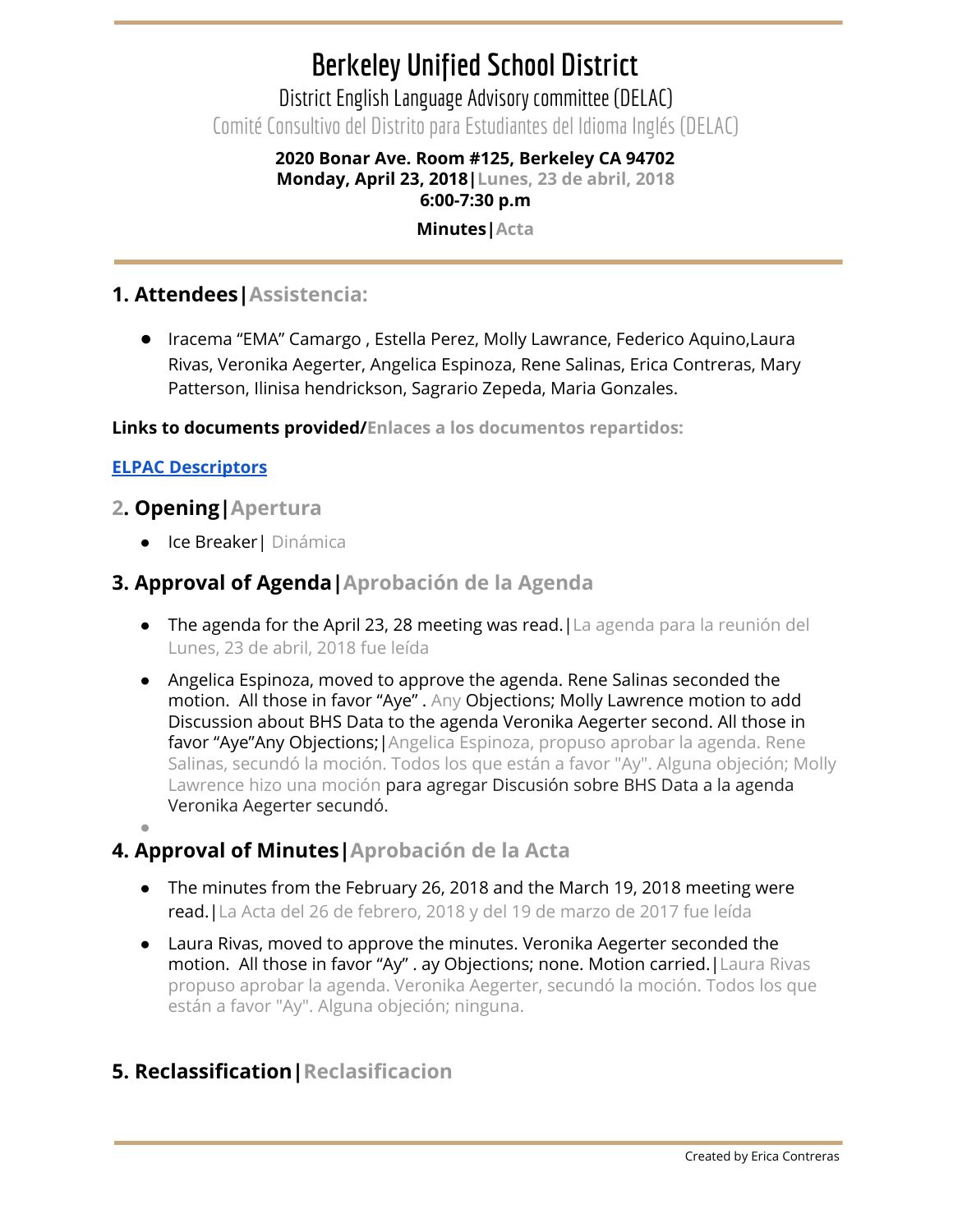- The district has created a temporary interim process for reclassification during this transition time, going from the CELDT to ELPAC.|El distrito ha creado un proceso interino temporal para la reclasificación durante este tiempo de transición, yendo del CELDT al ELPAC.
- ELPAC General Performance Level Description ( *see link above*)|Descripción del nivel de rendimiento general ELPAC (ver enlace arriba)
	- ELPAC: Interim redesignation|ELPAC: redesignación provisional
	- Performance level of 3-4 on ELPAC test |Nivel de rendimiento de 3-4 en la prueba ELPAC
	- Teacher recommendation/evaluation. →"C" or higher in English (HS **Only)** Recomendación / evaluación del maestro → "C" o más alto en inglés (sólo HS)
	- Parent opinion & Consultation|Opinión y consulta de padres
		- Parent has the choice to have student reclassified or not. [El padre tiene la opción de hacer que el alumno reclasificado o no
	- 3rd-8th & 11th grader obtain a 3 on SBA|Los estudiantes de 3 °, 8 ° y 11 ° grado obtienen un 3 en la SBA
	- 1st, 2nd, 9th & 10th- Informal reclassification process, exceeding grade level standards in BOTH reading and writing (**NO SBA TEST)|**1 °, 2 °, 9 ° y 10 ° - Proceso de reclasificación informal, excediendo los estándares de nivel de grado tanto en lectura como escritura (NO PRUEBA DE SBA)
	- 12th grade:(PENDING) email will be sent out to get more information | 12 ° grado: correo electrónico (PENDIENTE) se enviará para obtener más información
	- Students with IEPs -Consultation with special ed.|Estudiantes con IEP -Consulta con ed especial.
		- The students that are in special education sometimes don't pass the test because of lack of English but rather because of a learning disability | Los estudiantes que están en educación especial no pasan la prueba debido a la falta de inglés, sino a causa de una descapacidad
- Molly: there is a double standard because a student born in the US who moves in Spanish class only needs to have a C in the advanced Spanish class and a score of 3-4 in the SBA and it is easier for them to speak English at home. In exchange the Spanish-speaking navigators they fight a lot and it is very difficult for them | Un estudiante que nació en US que avanza en clase de espanol solamente necesita tener una C en la clase espanol avanzada y la calificación de 3-4 en el SBA y es más fácil para ellos porque hablan Inglés en casa. En Cambio los nativos hispanohablantes ellos luchan mucho y es muy difícil para ellos.
- Q:Is the transitional period considered only to be this school year? A: I think it will also be for the next fall as well. I asked Pat Saddler when we would have a new policy and Pat said we may call a comittee to receive the EL master plan and might be ready for the fall if not the spring.|P: ¿Se considera que el período de transición es sólo este año escolar? R: Creo que también será para el próximo otoño. Le pregunté a Pat Sadler cuándo tendríamos una nueva política y Pat dijo que podríamos llamar a un comité para recibir el plan maestro de EL y que podría estar listo para el otoño si no es la primavera.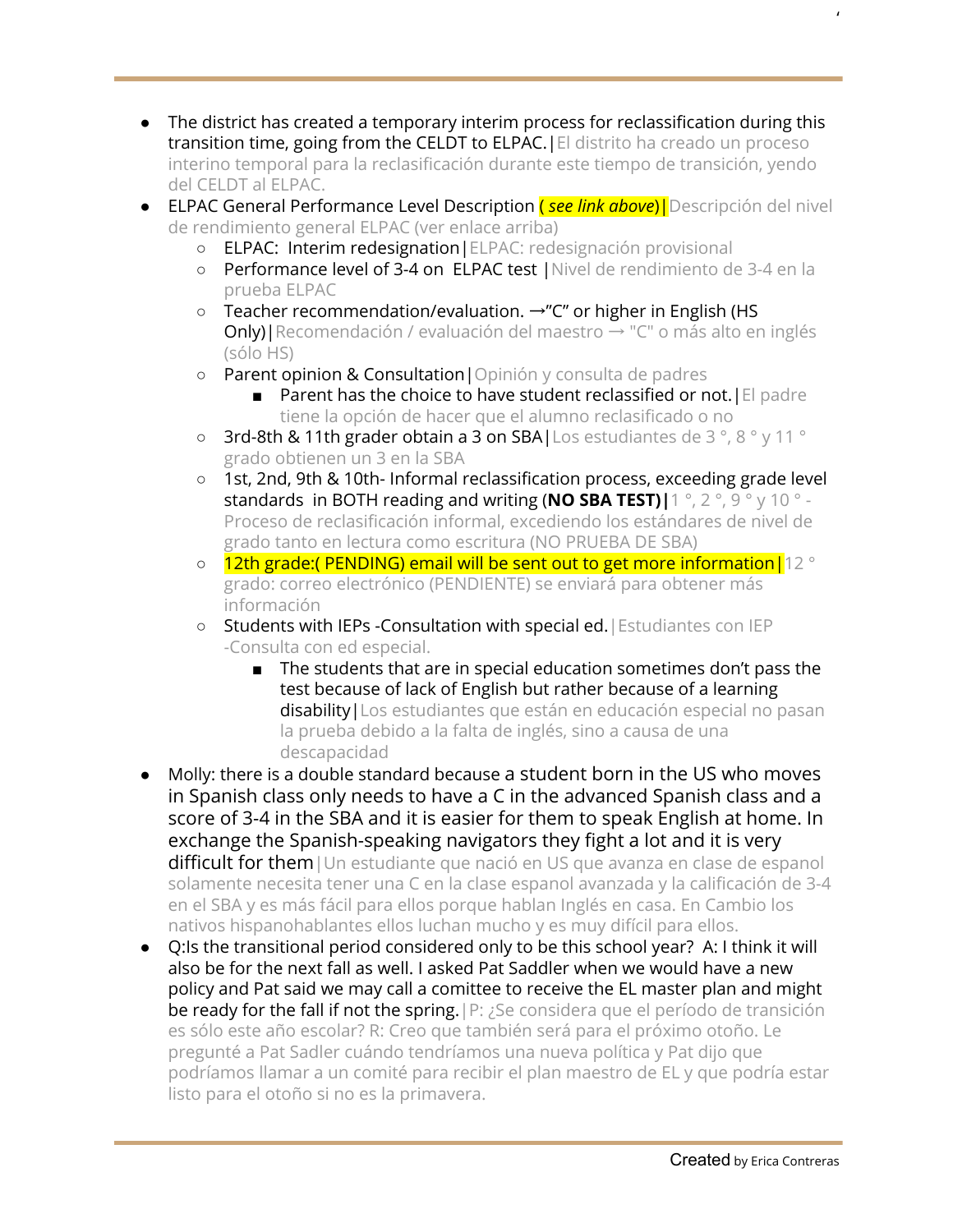- Will my department chair know this? What I know is that since its still interim it has not gone thru the EL handbook process (has not been officially approved). [¿Sabrá esto mi jefe de departamento? Lo que sé es que, dado que todavía es provisional, no ha pasado por el proceso del manual EL. (No ha sido aprobado oficialmente)
- Who and how will the schools initiate the process? I know at one of my sites the ELD teacher and the principal are already looking into this, but the other site not as much. A: We got them to change the rules a bit because we would push them to considered looking at the students grades and other scores. They can bring it up at the district and if the district approves it it can be done. For example, a kid that has Dyslexia will not pass the test but its no theEenglish that is slowing them down is the disability. It's not fair to have them take those tests every year. | Quién y cómo iniciarán las escuelas el proceso? Sé en uno de mis sitios que el docente de ElD y el director ya están investigando esto, pero el otro no es tanto. R: Conseguimos que cambien las reglas un poco porque los presionaremos para que consideran mirar las calificaciones de los estudiantes y otros puntajes. Pueden mencionarlo en el distrito y, si el distrito lo aprueba, se puede hacer. Por ejemplo, un niño con Dislexia no aprobará el examen, pero no es el inglés el que los está retrasando, es la discapacidad. No es justo hacer que tomen esos exámenes todos los años.
	- $\circ$  The other thing with in the newcomer community is that English is not the issue especially after they been in school for a couple years but instead a literacy issue. So if students are coming in and they have interrupted or limited formal education and the district does not have anything in place for that and they are never getting their literacy addressed is not the english and they keep getting tested on the english language. They are getting told that ist their English. La otra cosa con la comunidad de recién llegados es que el inglés no es el problema, especialmente después de haber estado en la escuela durante un par de años, sino un problema de alfabetización. Entonces, si los estudiantes ingresan y han interrumpido o limitado la educación formal y el distrito no tiene nada preparado para eso y nunca reciben su alfabetización, no es el inglés y se siguen haciendo la prueba en inglés. Les están diciendo que es su inglés.
- Q: is there a timeline? We don't know, I learned that when the ELPAC is sent back the government says that in 6 weeks we will get results. We are taking the test now so will will get the results back in the fall.  $|P: \nmid P$  and linea de tiempo? No sabemos, aprendí que cuando el ELPAC es devuelto, el gobierno dice que en 6 semanas obtendremos resultados. Estamos tomando la prueba ahora, así que obtendremos los resultados en el otoño.
- Renee: I have a child that has an IEP and he does not test well, but he gets everything right and he would be doing well if he didn't understand English. I've talked with the principal and the principal agrees that he shouldn't be an EL. A: This is the first year doing ELPAC so I'm not sure of the dates for the reclassification next year.I think that in you case since there is no formal window talk to the principal and just remember that your child will still get special services with the IEP, but if he did not have the IEP I would tell you to not get him reclassified because they need more support. | Renee: Tengo un niño que tiene un IEP y no prueba bien, pero lo hace todo bien y le estaría yendo bien si no entendiera inglés. He hablado con el director y el director está de acuerdo en que no debe ser un EL. R: Este es el primer año haciendo ELPAC, así que no estoy seguro de las fechas para la reclasificación el año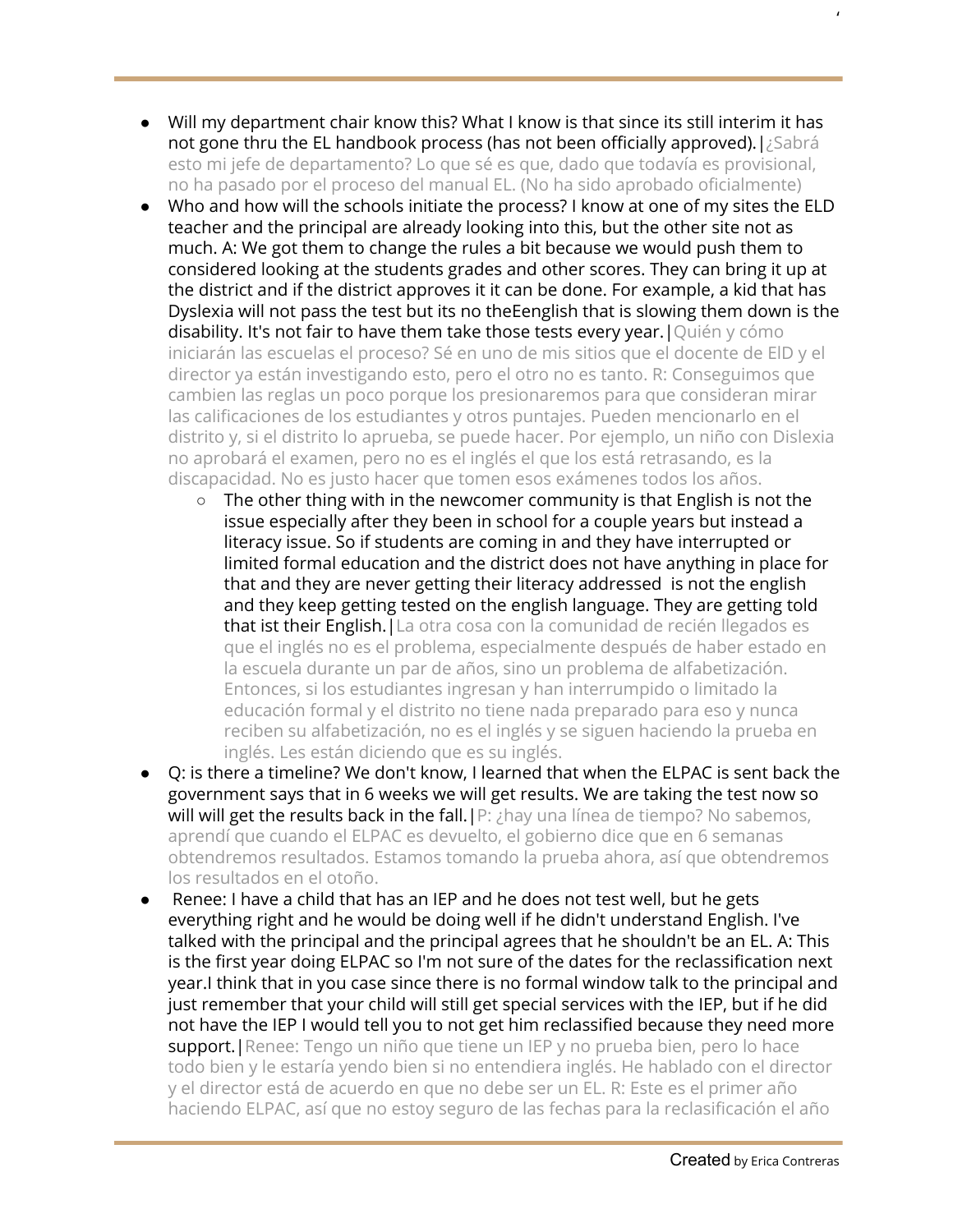próximo. Creo que en su caso no hay una ventana formal con el director y simplemente recuerde que su hijo todavía recibirá especial servicios con el IEP, pero si no tuviera el IEP, le diría que no lo reclasifique porque necesitan más apoyo.

- Being and EL isnt like a letter A or a bad thing, but it gets you more support, but if you don't need the support it's better not to have the label because that means more tests, needing to take certain classes. | Ser un EL no es como una letra A o algo malo, pero te da más apoyo, pero si no necesitas el soporte, es mejor no tener la etiqueta porque eso significa más prueba, la necesidad de tomar ciertas clases.
- Q: Does everyone know who's their ELD teacher? It's usually the teacher that remind you about the meetings and who is in charge of ELAC.|P: ¿Todos saben quién es el maestro de ELD? Por lo general, es el maestro que le recuerda sobre las reuniones y quién está a cargo de ELAC.
	- You can ask for a meeting with the ELD teacher and the principal.|Puede solicitar una reunión con el maestro de ELD y el director.
- Molly: I just want to talk about literacy vs English development. I feel like this is something that should be given as an intervention. Student should be assessed at entry and be given intervention services, not just be given ELD invented in the class.|Molly: Solo quiero hablar sobre alfabetización y desarrollo en inglés. Siento que esto es algo que debería darse como una intervención. El estudiante debe ser evaluado al ingresar y recibir servicios de intervención, no solo se le debe dar ELD inventado en la clase.
	- That should be for K-12 because the definition for students that have interrupted or formal education is that if you arrived to this country after 2nd grade, that is already a different education that you had than if you have been in berkeley schools. They have a list of counties that may be on par of the same education system and then a list of places that wouldnt and a list of circumstances if the student would of been out of school.for various reasons. It's not something this district those, its something this district is actively choosing not to do. But is something that DELAC can push on because it's really impacting these kids in the classroom.|Eso debería ser para K-12 porque la definición para estudiantes que han interrumpido o educación formal es que si llegaste a este país después del 2 ° grado, eso ya es una educación diferente que si no hubieras estado en las escuelas de berkeley. Tienen una lista de condados que pueden estar a la par del mismo sistema educativo y luego una lista de lugares que no lo harían y una lista de circunstancias si el estudiante hubiera estado fuera de la escuela por varias razones. No es algo de este distrito, es algo que este distrito está eligiendo activamente no hacer. Pero es algo en lo que DELAC puede presionar porque realmente está impactando a estos niños en el aula
- Has the ELPAC General Performance Level Descriptors form been shared with the teacher? Not as far as I know but it might be shared with the ELD teachers. [¿Se ha compartido el formulario de descriptores de nivel de rendimiento general ELPAC con el profesor? No, hasta donde yo sé, pero podría ser compartida con los maestros de ELD.
	- This is clearly something they came up with. I think this committee should have representation when the El master plan is revised because that is when the decisions will be made, and frankly the state is the one that is going to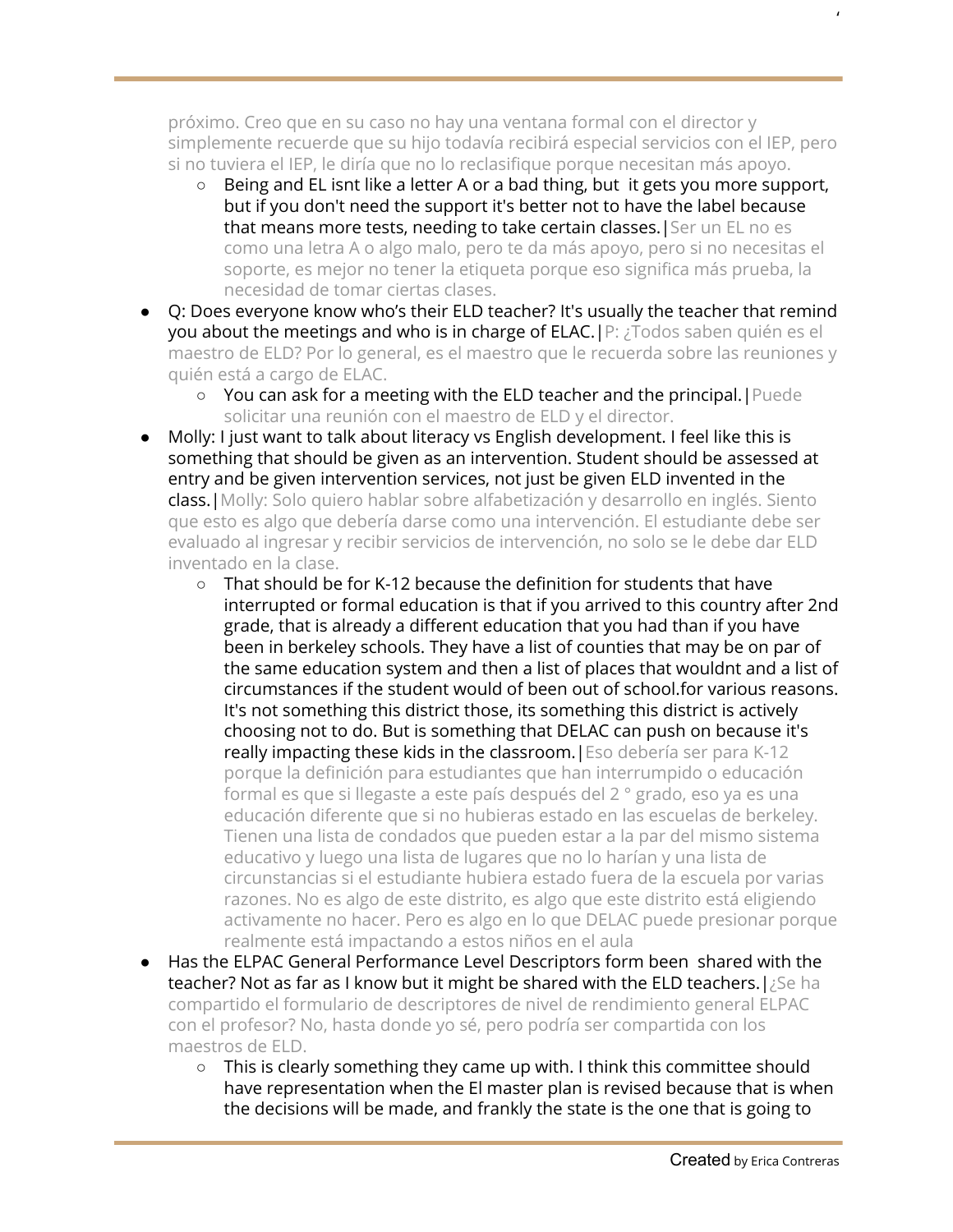dictate most of the decisions, i guarantee you they are going to make it be thue the SBA.|Esto es claramente algo que se les ocurrió. Creo que este comité debería tener representación cuando se revise el plan maestro de El porque es cuando se tomarán las decisiones, y francamente el estado es el que dictará la mayoría de las decisiones, te garantizo que lo harán ser el SBA.

- Q: so are they waiting for the results of the first round of ELPAC, to see how it compares to other assessments? A: some teachers are looking at last years CELDT scored and this years grades because we still don't have the ones from ELPAC.|P: entonces, ¿están esperando los resultados de la primera ronda de ELPAC para ver cómo se compara con otras evaluaciones? R: algunos maestros están viendo los últimos años que CELDT calificó y las calificaciones de este año porque todavía no tenemos los de ELPAC.
	- Mary: This will be a great time to talk to your ELACs and then to the ELD teachers. There is flexibility right now , we don't know what the ELPAC is gonna be like, but we have the CELDT scores. It's not very clear.|Mary: Este será un buen momento para hablar con tus ELAC y luego con los maestros de ELD. Hay flexibilidad en este momento, no sabemos cómo será el ELPAC, pero tenemos los puntajes CELDT. No está muy claro.
	- Has anyone brought up the point that in order to prove that a student is proficient in spanish they just need to be in the class, which is not the same as getting a three or four.|Alguien ha mencionado que para poder demostrar que un alumno es competente en español solo necesita estar en la clase, que no es lo mismo que obtener un tres o cuatro.
		- Now they are saying that the students need to get three and fours in the test. Ahora dicen que los estudiantes deben obtener tres y cuatro en la prueba.
	- Our goals is not to reclassify every student, there are high standards for El students and should only be reclassified if they are ready.|Nuestras metas no son reclasificar a todos los estudiantes, existen estándares altos para los alumnos de El y solo deberían reclasificarse si están listos.

# **7.Teacher feedback on ELPAC|Comentarios de los maestros sobre ELPAC**

- Leconte: The test was better than the CELDT. The writing for the upper grades was very difficult. Having to navigate the online audio was a bit frustrating to play it.|Leconte: La prueba fue mejor que el CELDT. La escritura para los grados superiores fue muy difícil. Tener que navegar por el audio en línea fue un poco frustrante.
- BHS: writing is primary expository nature and simulates the demand of SBA or constructive.|BHS: la escritura es de naturaleza expositiva primaria y simula la demanda de SBA o constructiva.
	- At BHS there are over 200 students who are taking the ELPAC test, and because they are adolescents they don't always go to take the test. We have to do the test individually 1:1 so that takes a bit longer about 30 min. 95% of the students have taken the test. The ELPAC is very similar to two test that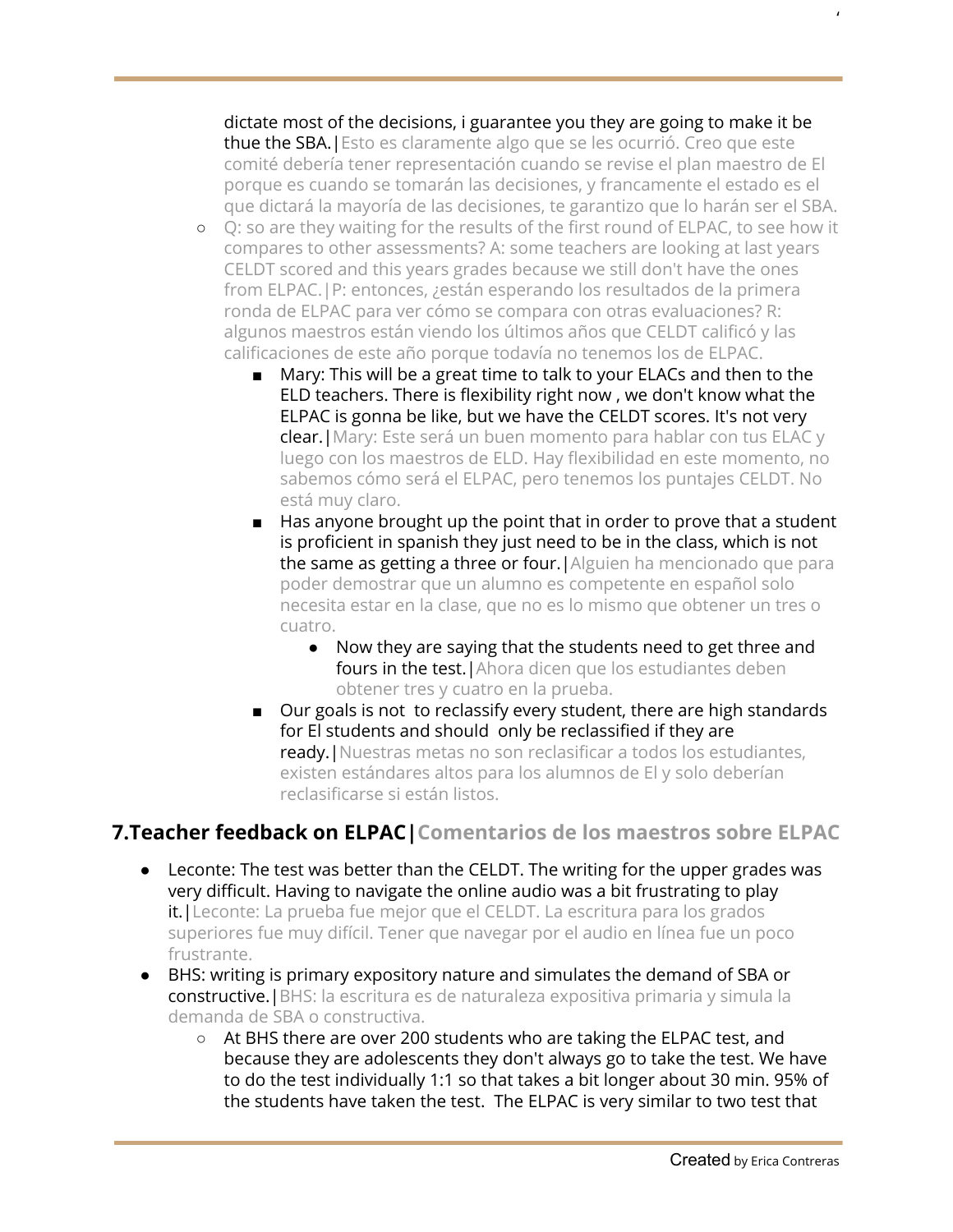high school students take already ( SBA and Constructive response). At BHS the reclassification is a complete different process.|En BHS hay más de 200 estudiantes que están tomando el examen ELPAC, y debido a que son adolescentes, no siempre van a tomar el examen. Tenemos que hacer la prueba individualmente 1: 1, por lo que demora un poco más de 30 minutos. El 95% de los estudiantes tomaron el examen. El ELPAC es muy similar a dos pruebas que los estudiantes de secundaria ya toman (SBA y respuesta constructiva). En BHS, la reclasificación es un proceso completamente diferente.

- 4/6 teacher felt like the listening part was to long and hard | 4/6 el maestro sintió que la parte de escuchar era larga y difícil
- 5/6 feel like there needs to be longer pauses so that students have more time to process what they heard | 5/6 parece que es necesario que haya pausas más largas para que los estudiantes tengan más tiempo para procesar lo que escucharon
- $\bullet$  1/6 felt like they were testing attention and focus rather than English | 1/6 sentia que estaban poniendo a prueba la atención y el enfoque en lugar del inglés
- $\bullet$  1/6 did not like the fact that they could not pause the test. | A 1/6 no le gustó el hecho de que no pudieron detener la prueba.
	- Comment: Good teachers never talk to their students for as long as the audio expected them to listen. | Comentario: Los buenos maestros nunca hablan con sus alumnos mientras el audio espera que escuchen.
	- In middle school it took 27 minutes straight of just listening and answering questions.|En la escuela secundaria tomó 27 minutos seguidos de solo escuchar y contestar preguntas.
- Mary: I liked how they did and opinion, a backing up, an experience, a narrative, and, supporting and opinion paragraph. The writing in the ELPAC is more advanced than the CELDT. In the Celdt it asked them to write sentences.|Mary: Me gustó cómo lo hicieron y opinaron, una copia de seguridad, una experiencia, una narración, y un párrafo de apoyo y opinión. La escritura en el ELPAC es más avanzada que el CELDT. En el CELDTa les pidió que escribieran oraciones.

# **8. Bilingual Seal Response |Respuesta del sello bilingüe**

- The state said that as long as you use a standard measure we will allow you to create the criteria. Siempre que use una medida estándar, le permitiremos clasificar los criterios.
	- This year there are 11 of the newcomer students, 11 of them would have not received the bilingual seal with this years standards, but could with last year|Este año hay 11 estudiantes recién llegados, 11 de ellos no habrían recibido el sello bilingüe con los estándares de este año, pero si con los estándares del año pasado
		- High school has so many test for the students depending on their level, so the starters are very different for each student|La escuela secundaria tiene tantas pruebas para los estudiantes dependiendo de su nivel, por lo que los principiantes son muy diferentes para cada estudiante.
	- Beatriz response : They will use the English class to prove their English proficiency they have a C or better and for newcomers and if they pass the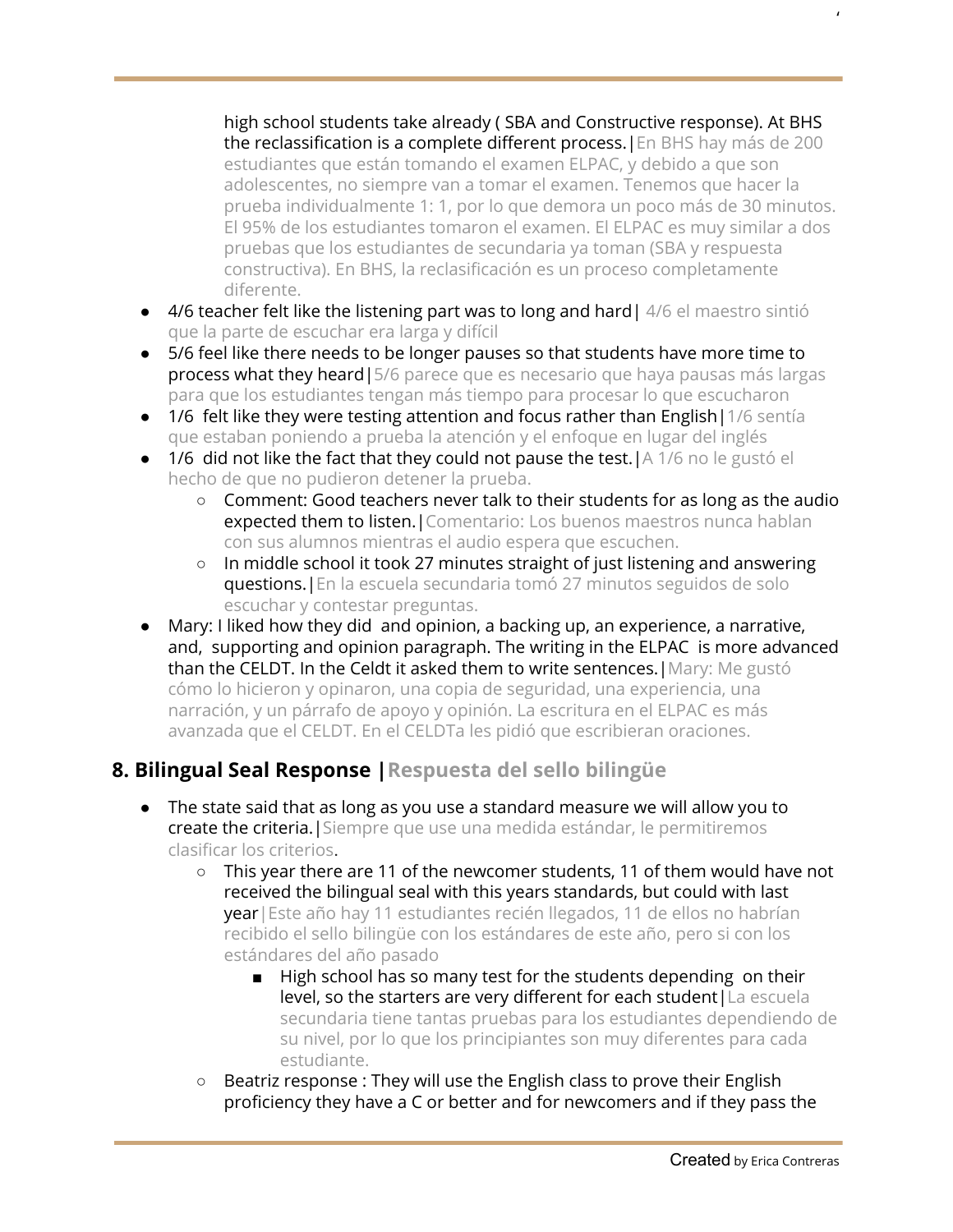english test (CELDT Test). We will be talking to teachers, staff and students about the importance of taking the SBA Test in 11th grade.|Respuesta de Beatriz: Usarán la clase de inglés para demostrar su dominio del inglés, tienen una C o mejor y para los recién llegados y si aprueban la prueba de inglés (prueba CELDT). Estaremos hablando con los maestros, el personal y los estudiantes sobre la importancia de tomar el examen de SBA en 11 ° grado

- We are going to see fewer students obtaining the bilingual seal. If the state is going to have such standards there should be a district certificate or diploma that we can give as a district for those students that speak another language.|Veremos menos estudiantes obteniendo el sello bilingüe. Si el estado va a tener dichos estándares, debe haber un certificado o diploma del distrito que podamos otorgar como distrito para aquellos estudiantes que hablen otro idioma.
- We can write the state and say we don't like it!|¡Podemos escribir el estado y decir que no nos gusta!

## **9. Reyna Grande |Reyna Grande**

- **●** Reyna was at Thousand Oak, Longfellow, and BHS on 4/23/2018. She made 1hr visits. She spoke about her book *The distance between us*. This book is a memoir about her immigration story. This is the book they choose for the Cesar Chavez essay writing contest." I became a writer at 13 but published my book in college."|Reyna estuvo en Thousand Oak, Longfellow, y BHS el 23/04/2018. Hizo visitas de 1 hora. Ella habló sobre su libro La distancia entre nosotros. Este libro es una memoria sobre su historia de inmigración. Este es el libro que eligen para el concurso de composición de ensayos de César Chávez. "Me hice escritora a los 13 pero publiqué mi libro en la universidad".
	- **○** This book has questions in the back, with is great to write. It's a great story that talks about separation form students and parent.|Este libro tiene preguntas en la parte posterior, con es genial para escribir. Es una gran historia que habla sobre la separación de estudiantes y padres.
	- **○** There is also an elementary version for younger kids.|También hay una versión elemental para niños más pequeños.
	- It gave the opportunity for the students to ask great questions|Les dio la oportunidad a los estudiantes de hacer grandes preguntas.

### **10. ELAC Check-In|Chequeo de ELAC**

- Laura Rivas: It is extremely important to have a ELAC rep at the SGC meeting because they are finalizing the site . | Laura Rivas: Es extremadamente importante tener un representante de ELAC en la reunión de SGC porque están finalizando el plan del sitio
- Ema-Ermeron: ELD services increased to 3 days instead of 2 days per week. Teachers a working hard to help and provide support students. There is lack of Hispanic representation in SGC compared to the involvement of other races.| Ema-Ermeron: los servicios de ELD aumentaron a 3 días en lugar de 2 días por semana. Los maestros trabajan arduamente para ayudar y brindar apoyo a los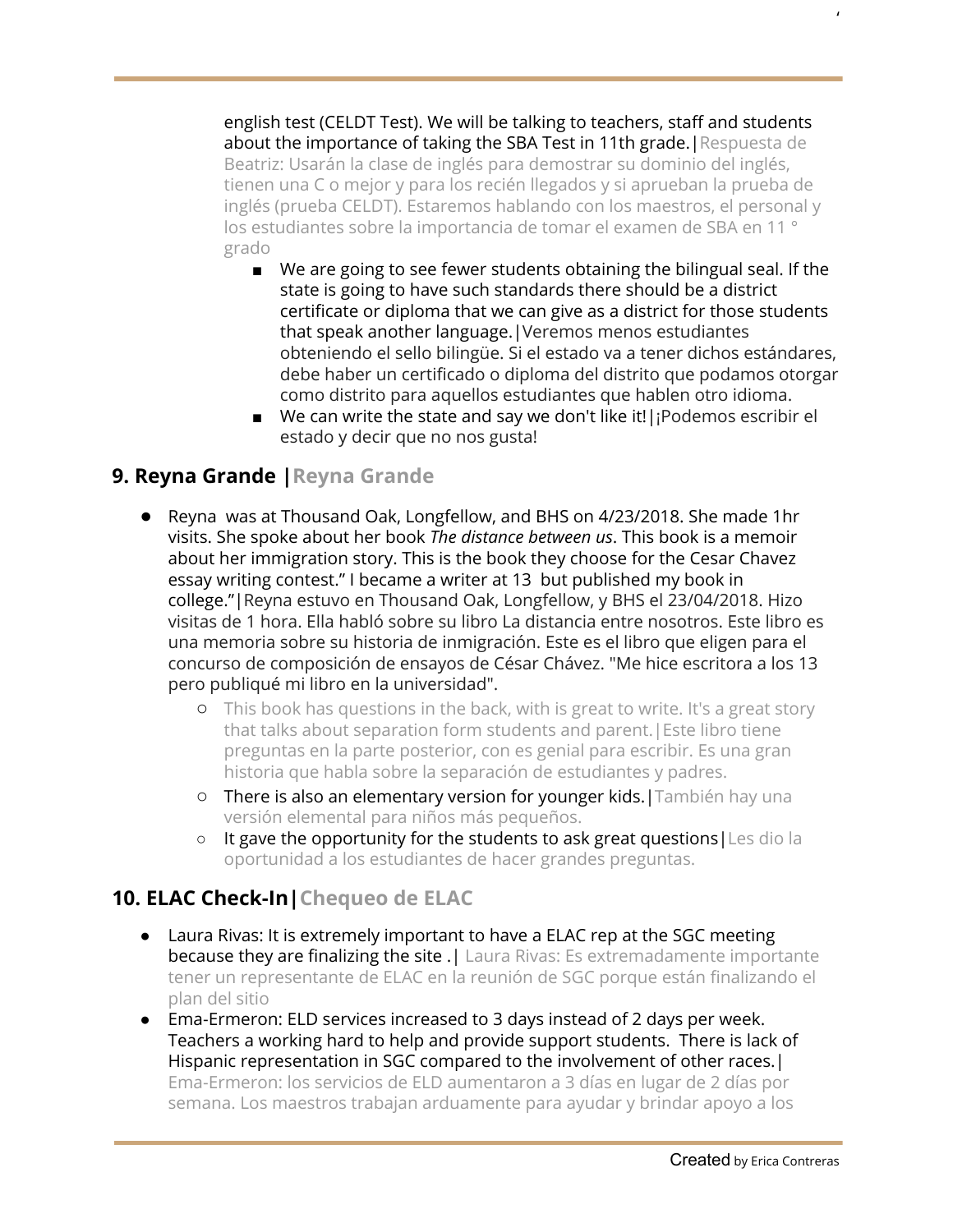estudiantes. Hay una falta de representación hispana en SGC en comparación con la participación de otras razas.

- Tito
	- Rosa Parks: No major meeting in the past 4 years, lack of involvement from parents, only 2 parents. | Rosa Parks: Ninguna reunión importante en los últimos 4 años, falta de participación de los padres, solo 2 padres.
	- Bam: in the past 2 years the attendance has been low in both AM & PM meetings. Most of the students here are from parents that are just visiting and we lose those students after a year | Bam: en los últimos 2 años la asistencia ha sido baja tanto en las reuniones de AM & PM. La mayoría de los estudiantes aquí son de padres que acaban de visitar y los perdemos después de un año.
- Renee- Malcolm X: will be having Potluck at next EIAC Meeting,have had immigration workshops, but yet there is Lack of involvement from parents | Renee-Malcolm X: estará teniendo un convivio en la próxima reunión de ElAC, han tenido talleres de inmigración, pero todavía hay una falta de participación de los padres
- Angelica-BHS: Parents commute and they don't want to stay longer|Angelica-BHS: los padres viajan diariamente y no quieren quedarse más tiempo
	- $\circ$  Is there a way to do a video call or online for parents who are unable to attend?|¿Hay alguna manera de hacer una video llamada o en línea para los padres que no pueden asistir?
- Q: How do we get more people involved? A: Performance by EL students, have activities,snacks, allow parents to create a relationship, agendas, meeting were both parent and students can benefit from for example mental health, suicide prevention, College panel. Community building at the beginning of the year.|P: ¿Cómo involucramos a más gente? A: rendimiento de los estudiantes EL, tienen actividades, refrigerios, permiten a los padres crear una relación, agendas, reuniones donde ambos padres y alumnos pueden beneficiarse, por ejemplo, de salud mental, prevención de suicidio, panel de la universidad. Construcción de comunidad a principios de año.

# **11. Response from ELPAC| Respuesta de ELPAC**

#### Dear Mary,

Thank you for contacting The English Proficiency and spanish assessment office at the California Department of Education. We greatly appreciate you taking the time to provide the CDE with this valuable feedback. I have forwarded you letter to the testing contractor Educational Testing Service. CDE have scheduled a meeting next week with ETS to discuss your feedback. I will let you know the outcome of our discussion. |

#### Querida Mary,

Gracias por contactar a The English Proficiency y la oficina de evaluación de español en el Departamento de Educación de California. Agradecemos enormemente que se haya tomado el tiempo de proporcionar al CDE estos valiosos comentarios. Le he enviado su carta al contratista de pruebas Educational Testing Service. CDE programó una reunión la próxima semana con ETS para analizar sus comentarios. Le dejaré saber el resultado de nuestra discusión.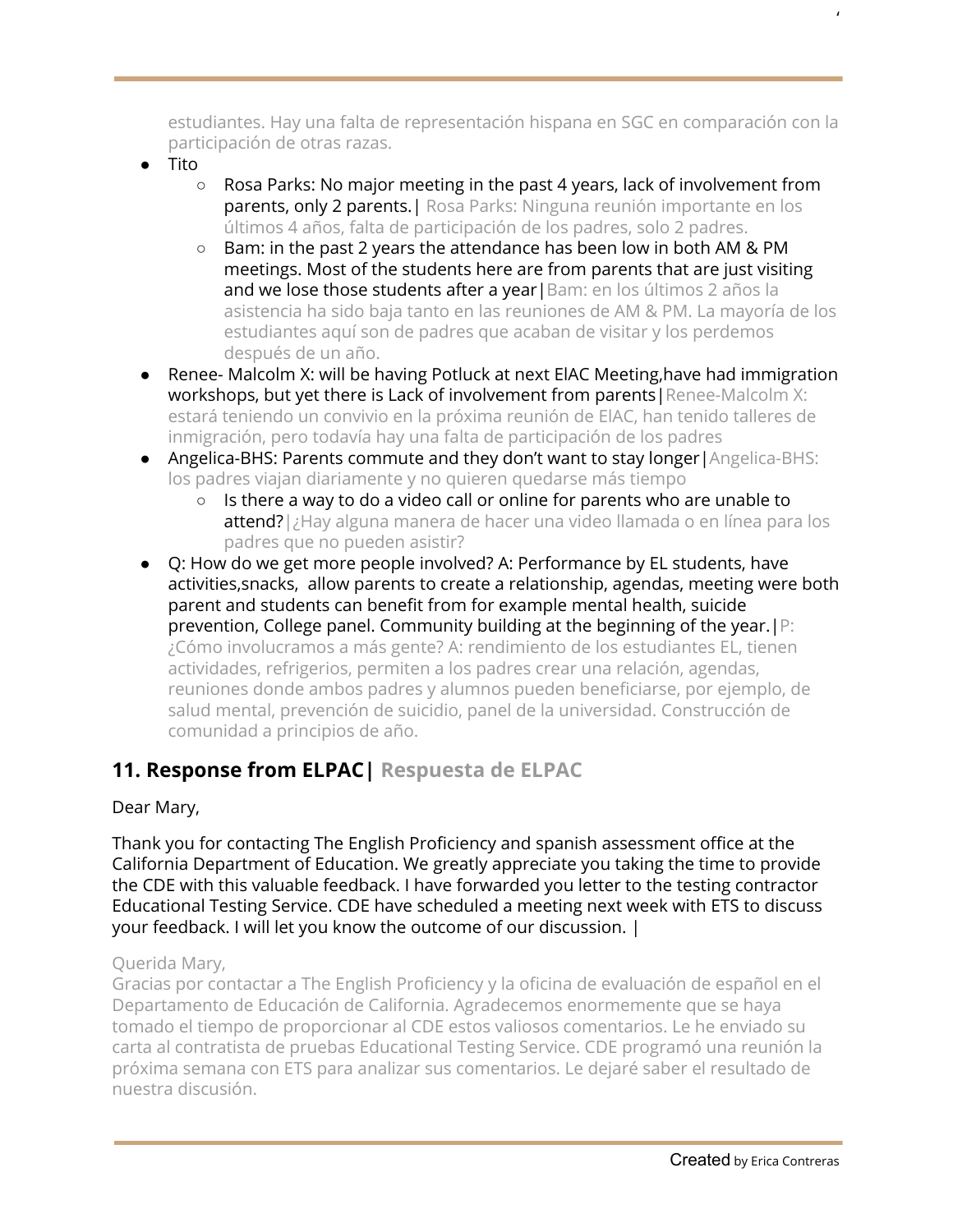# **12. BHS Data| Datos de BHS**

- We as a group had asked Dr. Saddler about how we keep having presentations on K-8 on ELD and we never hear about the high school. Some questions were:| Nosotros, como grupo, le preguntamos al Dr. Saddler sobre cómo seguimos haciendo presentaciones sobre K-8 en ELD y nunca escuchamos sobre la escuela secundaria. Algunas preguntas donde:
	- o The number of BHS students who are assessed at low grade level math?|¿La cantidad de estudiantes de BHS que son evaluados en matemáticas de nivel baio?
	- The percentage of students who fail math or get a D in their class?|¿El porcentaje de estudiantes que no aprenden matemáticas o obtienen una D en su clase?
	- The percentage of students who finish their Senior year without reaching grade level standards in math?|¿El porcentaje de estudiantes que terminan su último año sin alcanzar los estándares de nivel de grado en matemáticas?
	- The number of BHS EL and newcomers who are receiving math intervention instruction?|¿El número de BHS EL y los recién llegados que reciben instrucción de intervención matemática?
- She directed me to the data specialist. I contacted him and this is his response: Ella me dirigió al especialista en datos. Lo contacté y esta es su respuesta:
	- "I discussed your request with Dr. Saddler and she thought it would be best to have you work with teacher leaders of the BHS math department. Some of the data you are requesting is not available, but they can perhaps provide you with and overview with student progress and performance. As Well as programs that are setup to support English learners"|"Discutí su pedido con la Dra. Saddler y ella pensó que sería mejor que trabajara con los maestros líderes del departamento de matemáticas de BHS. Algunos de los datos que está solicitando no están disponibles, pero tal vez puedan proporcionarle una visión general del progreso y rendimiento del estudiante. Además de los programas que están configurados para apoyar a los estudiantes de inglés "
		- This was us asking how EL students at BHS are doing in math and the response to DELAC was, we don't collect that data, we don't monitor that, if you the DELAC want to know then you should go find the teachers at the high school and ask them. | Nos preguntamos cómo les está yendo a los alumnos EL en BHS en matemáticas y la respuesta a DELAC fue que no recopilamos esta información, no supervisamos eso, si usted quiere saber DELAC, entonces debe buscar maestros en el nivel más alto. escuela y preguntarles.
		- They have Dave Stevens at the district who is the data collector for BHS|Tienen a Dave Stevens en el distrito que es el recopilador de datos para BHS
		- I want to know if the DELAC is ok with that response. | Quiero saber si el DELAc está bien con esa respuesta.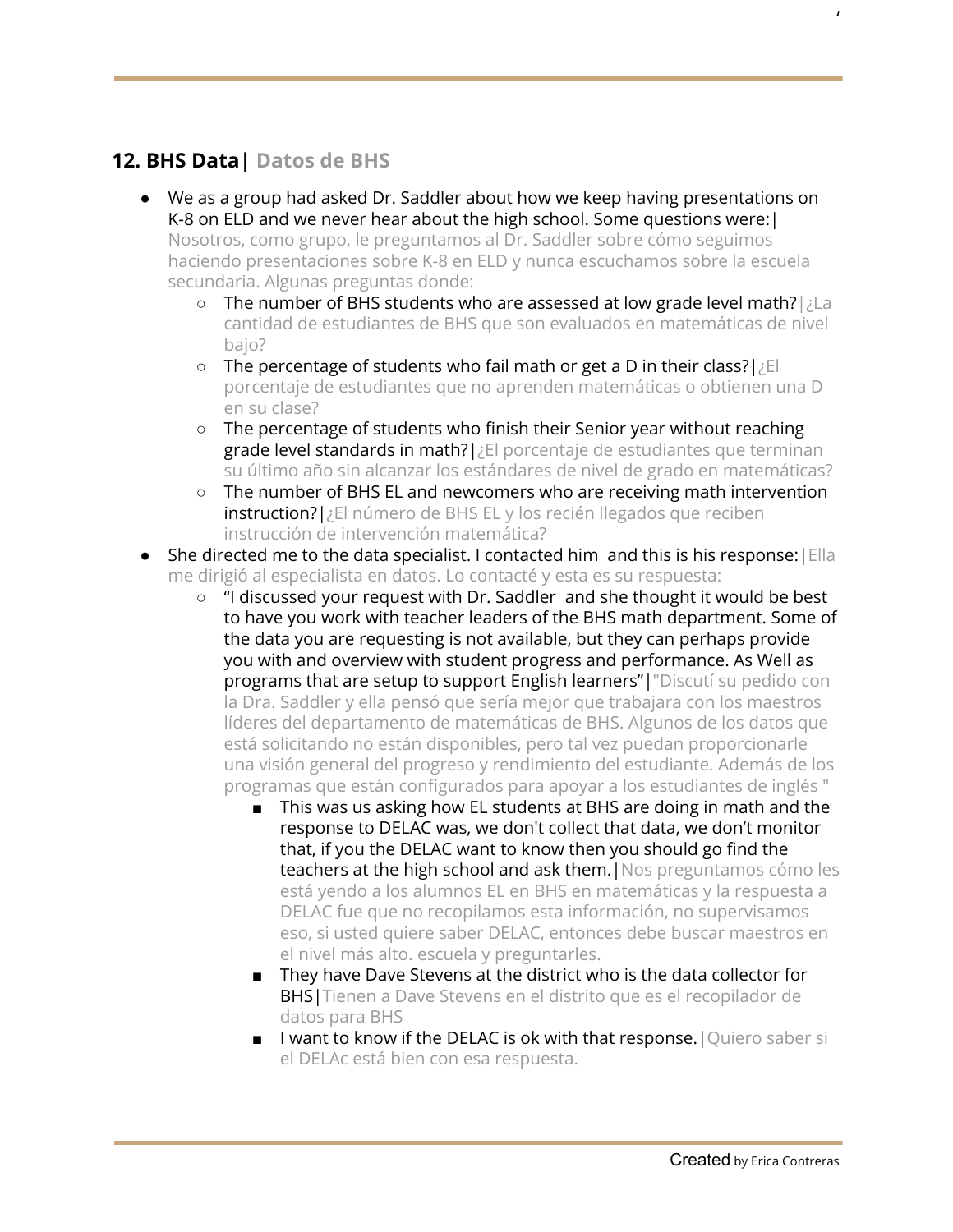● Laura: This is a great question to bring up to the board during the DELAC time | Laura: esta es una gran pregunta para plantear a la Junta durante el tiempo de DELAC

'

- Is it an interesting response or something that we want to take action on and say: |¿Es una respuesta interesante o algo sobre lo que queremos tomar medidas y decir:
	- We see the K-8 data, the funds for EL is K-12, so where is the funding for the high school. | Vemos los datos de K-8, los fondos para EL son K-12, entonces dónde están los fondos para la escuela secundaria
	- Mary: Why will the data not exist?|Mary: ¿Por qué los datos no existen?
		- $\circ$  It does. I have the data for the new comer data in terms of grades. EL's are everywhere but we work specifically with families and children who just arrived to the country. |Lo hay. Tengo los datos de los nuevos datos en términos de grados. El's está en todas partes, pero trabajamos específicamente con familias y niños que acaban de llegar al país.
- Mary will email Pat regarding the response regarding BHS data. Mary le enviará un correo electrónico a Pat con respecto a la respuesta con respecto a los datos de BHS.

Dear Pat and Dave,

Our DELAC committee is concerned thur Dave's response that the data we requested is not available and that we should initiate communication with BHS teacher leaders. Our community would like to advocate that collecting this sort of data be added to BREA'S list of responsibilities. Please let us know what you think. Let us know how we can help make this happen. We will like to hear back within the next two weeks so that we all have time to prepare our response at the next meeting.|

Queridos Pat y Dave,

Nuestro comité de DELAC está preocupado por la respuesta de Dave de que los datos que solicitamos no están disponibles y que debemos iniciar la comunicación con los maestros líderes de BHS. Nuestra comunidad desea abogar por que la recopilación de este tipo de datos se agregue a la lista de responsabilidades de BREAS. por favor déjanos saber lo que piensas. Háganos saber cómo podemos ayudar a que esto suceda. Nos gustaría escuchar de nuevo en las próximas dos semanas para que todos tengamos tiempo para preparar nuestra respuesta en la próxima reunión.

# **13. Public Comment|Comentario público**

N/A

# **14. Upcoming Events & Announcements|Eventos Proximos & Anuncios**